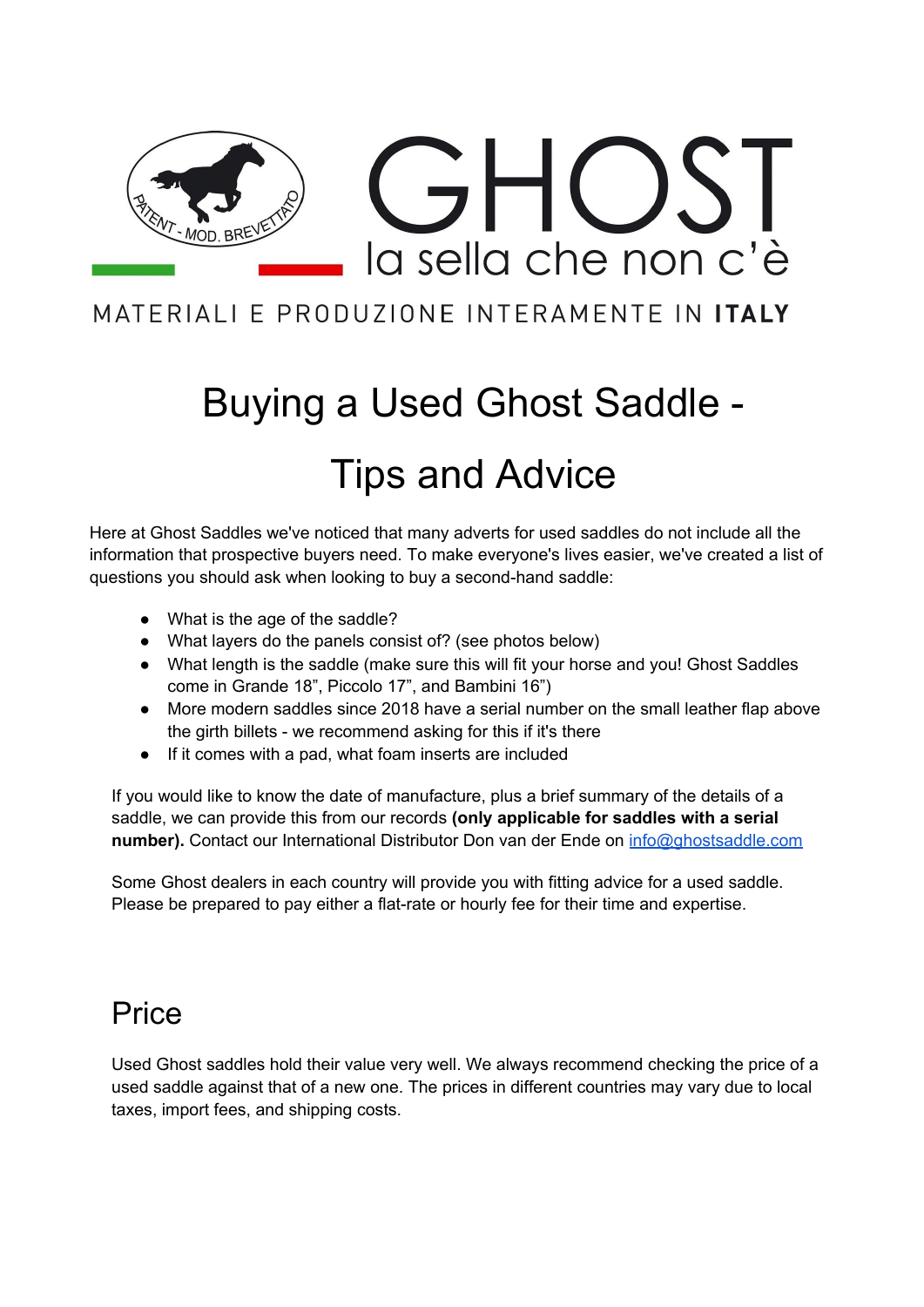# Things to look out for

#### Seat style

Newer saddles (since November 2019) do not have any stitching on the seat (unless you've requested a stitched seat!). Older models have a single stitched line at the back of the seat.



**Old seat style with stitched cantle line New seat style with no stitching**

#### Panels

Panels became wider and with an additional layer of thin grey formo in January 2017. You may need to upgrade panels on an older saddle to improve spinal clearance.

Older style saddles have a striped sympanova on the underside of the panels, rather than the honeycomb woven style which we currently use.



**Current panel contents** - thin grey formo, blue HD foam, black foam and a layer of thin black foam on the inside of Sypmanova pocket

#### Pommel and Base

From January 2017 onwards, the pommel and base have both been reinforced for additional support for horse and rider.